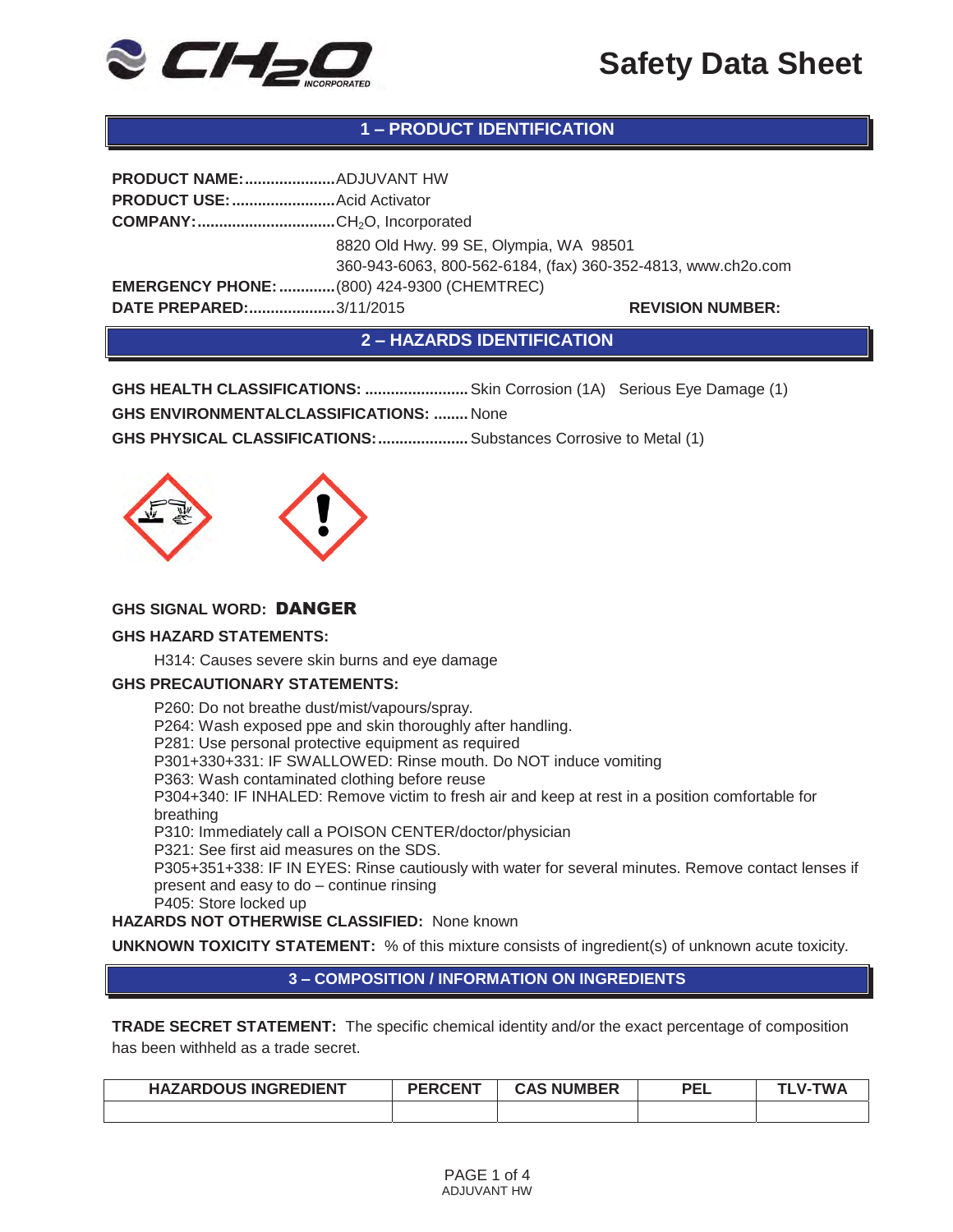

# **4 – FIRST-AID MEASURES**

If exposed, immediately contact Poison Control Center or physician. EYES: Flush with large amounts of water for several minutes, lifting upper and lower lids occasionally. Remove contact lenses if present and continue rinsing. Get medical attention if irritation persists. SKIN: Wash exposed areas thoroughly with soap and water. Remove contaminated clothing and launder before reuse. If skin feels slippery, continue washing until slick feeling is gone. Contact a physician if irritation persists. INGESTION: Rinse mouth. Give large quantities of water. DO NOT induce vomiting. If vomiting occurs administer additional fluids. Contact a physician for further directions. Never give anything by mouth to an unconscious person. INHALATION: Remove individual to fresh air. Keep at rest in a position comfortable for breathing. If breathing is difficult, give oxygen.

#### **5 – FIRE-FIGHTING MEASURES**

When responding to a fire involving this product, personal protection equipment must be worn that is appropriate to the chemicals involved in the fire, as well as respiratory protection. If it can be done safely and without risk, stop any release of chemical at the source. Move undamaged containers away from the vicinity of the fire if it can be done safely. Water spray may be used in cooling equipment and containers that have been exposed to heat and/or flame. Avoid spreading burning material with water used for cooling purposes.

**FLASHPOINT:** Above 200 Degr. F

**EXTINGUISHING MEDIA:** In case of fire, use water (flood with water), dry chemical, CO2, or

**SPECIAL FIRE FIGHTING PROCEDURES:** None

**UNUSUAL FIRE AND EXPLOSION HAZARDS:** None

# **6 – ACCIDENTAL RELEASE MEASURES**

**SPILL PROCEDURES:** Only trained personnel equipped with proper protective gear should be permitted in the area. Stop spill at source. Reclaim material if possible for reuse. Containerize contaminated material for disposal. After all visible traces have been removed flush area thoroughly with water.

**WASTE:** Dispose of all waste in accordance with local, state and federal regulations. Care must be taken when using or disposing of chemical materials and/or their containers to prevent environmental contamination.

# **7 – HANDLING and STORAGE**

**HANDLING & STORAGE:** DANGER. This is an acidic product. Eye contact will cause severe eye damage with possible burns. Prolonged or repeated skin contact will cause irritation with possible severe burns. Ingestion will cause damage to the stomach and other tissue contacted. Excessive inhalation of product dust/mist can cause irritation and/or burns to the respiratory system. Do not breath dust/mist/vapors/spray. Wear impervious gloves and safety glassexz or goggles when handling product. If vapors are present at or above TLV respiratory protection must be worn. Wear additional protective clothing as necessary to minimize contact with product.

#### **8 – EXPOSURE CONTROLS / PERSONAL PROTECTION**

**RESPIRATORY PROTECTION**: Atmospheric levels should be maintained below the exposure guidelines. When respiratory protection is required, use an approved air-purifying respirator. When exposure guidelines may be greatly exceeded, use an approved positive pressure self-contained breathing apparatus. A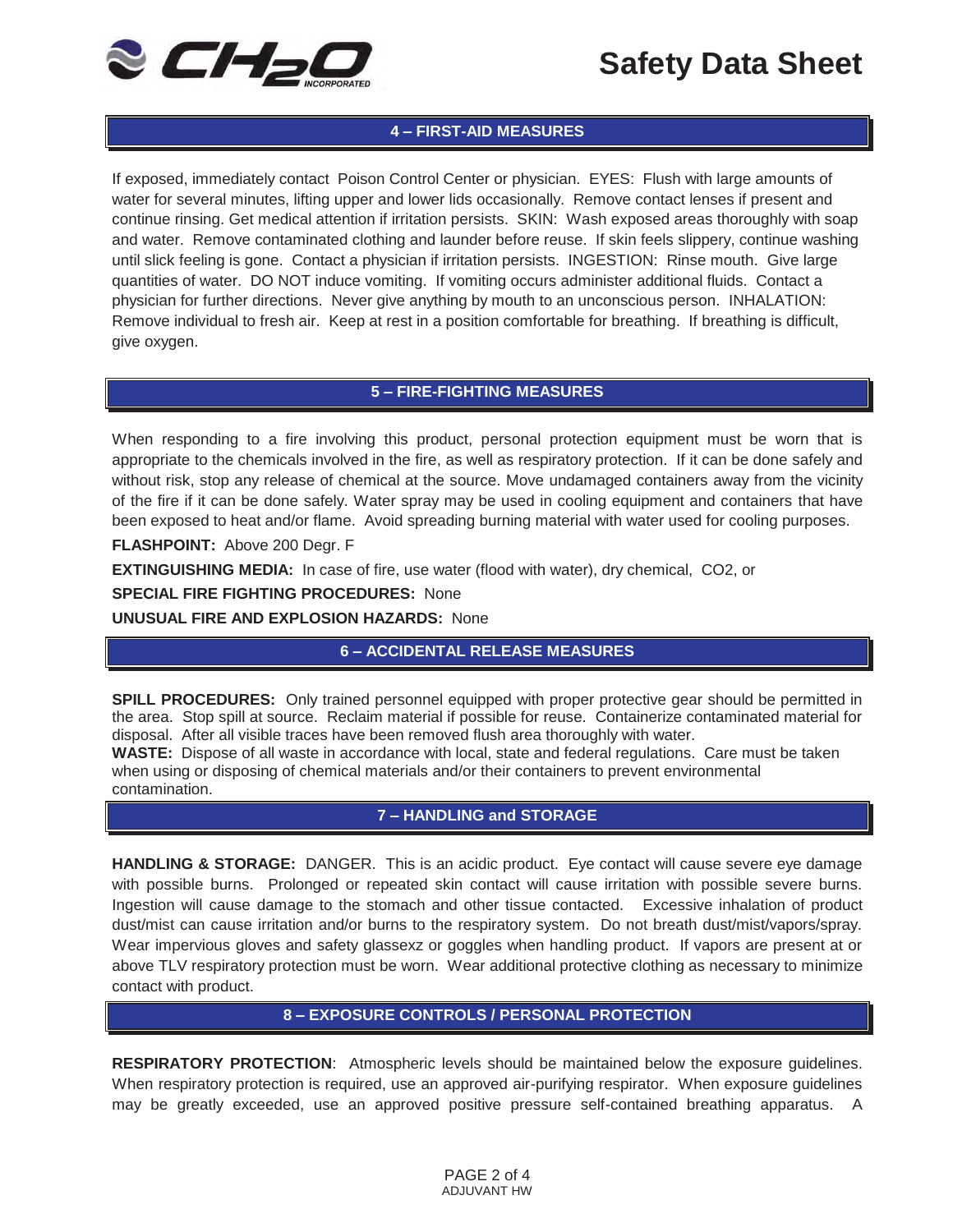

respiratory protection program that meets OSHA 1910.134 and ANSI Z88.2 requirements must be followed whenever workplace conditions warrant a respirator's use.

**PROTECTIVE CLOTHING:** Chemical safety glasses and impervious gloves.

**9 – PHYSICAL / CHEMICAL PROPERITES** 

**PHYSICAL STATE: .....................** Liquid **APPEARANCE; Color & Odor: ..** Colorless to very light tan; Very mildly pungent **SPECIFIC GRAVITY: ...................** 1.02 **pH, 1%: .. .....................................** <2.0 **SOLUBILITY IN WATER: ............** Completely soluble in water **VOLATILITY (wt. %, incl. H<sub>2</sub>O): . >90** 

**10 – STABILITY and REACTIVITY** 

**STABILITY:** Stable **HAZARDOUS DECOMP.:** None known **INCOMPATIBILITY:** Alkaline Materials. **HAZARDOUS REACTIONS:** None known

**11 – TOXICOLOGICAL INFORMATION** 

**TOXICOLOGICAL PROPERTIES:** The toxicological properties of this chemical mixture as a whole have not been thoroughly investigated.

**LISTED CARCINOGEN:** No information available. **MEDICAL CONDITION AGGRAVATED:** None known

**12 – ECOLOGICAL INFORMATION** 

**ENVIRONMENTAL FATE:** The environmental properties of this chemical mixture have not been thoroughly investigated.

**NOTE:** 

**13 –DISPOSAL CONSIDERATIONS** 

**WASTE DISPOSAL:** Dispose of all waste product and wastes generated from this product in accordance with local, state, and federal regulations. Assume wastes are hazardous unless characterization demonstrates otherwise. Handle empty drums as if they contain chemical residual until they have been thoroughly decontaminated.

### **14 – TRANSPORTATION INFORMATION**

**PROPER SHIPPING NAME: .....** CORROSIVE LIQUID, ACIDIC, INORGANIC, NOS, **HAZARD CLASS: ......................** 8 **UN/NA NUMBER: ......................** UN 3264 **PACKAGING GROUP : .............** III

### **15 - REGULATIONS**

Contents of this MSDS comply with the OSHA Hazard Communication Standard 29CFR 1910.1200